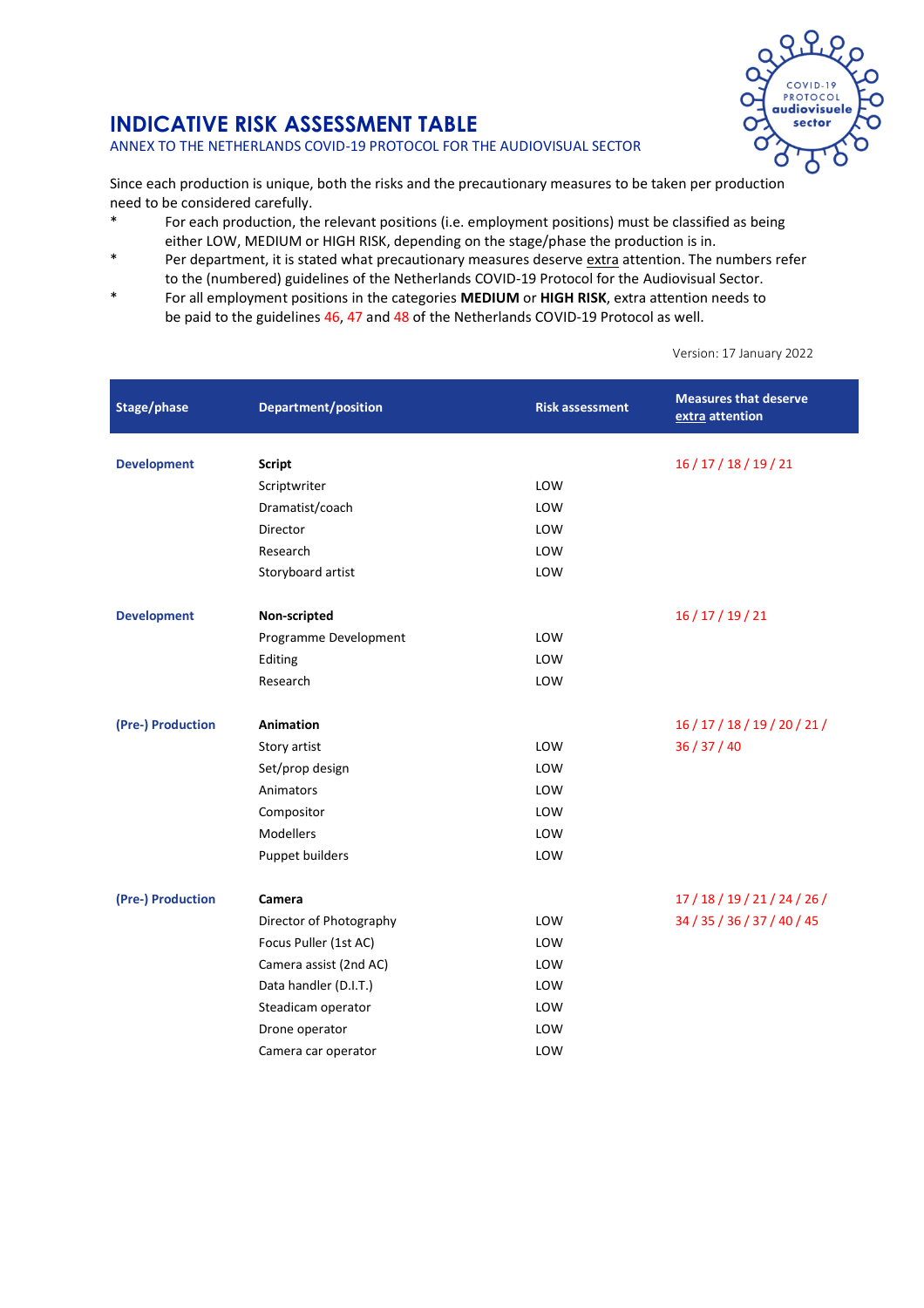| Stage/phase       | <b>Department/position</b> | <b>Risk assessment</b> | <b>Measures that deserve</b><br>extra attention |
|-------------------|----------------------------|------------------------|-------------------------------------------------|
| (Pre-) Production | Cast                       |                        | 16/17/18/19/21/                                 |
|                   | Actor/Actress              | MEDIUM / (HIGH)        | 37/41                                           |
|                   | Casting director           | LOW                    |                                                 |
|                   | Agent                      | LOW                    |                                                 |
|                   | Extra                      | MEDIUM / (HIGH)        |                                                 |
|                   | <b>Musicians</b>           | LOW                    |                                                 |
|                   | Animal handler             | LOW                    |                                                 |
| <b>Production</b> | <b>Catering</b>            |                        | 21/24/30/35/36/                                 |
|                   | Chef                       | LOW                    | 37/40                                           |
|                   | Assistant                  | LOW                    |                                                 |
| (Pre-) Production | <b>Publicity</b>           |                        | 16/17/18/21                                     |
|                   | Publicity coordinator      | LOW                    |                                                 |
|                   | Stills photographer        | LOW                    |                                                 |
| (Pre-) Production | Sound (on set)             |                        | 19 / 21 / 24 / 26 / 34 / 35 / 36 /              |
|                   | Sound technician           | <b>MEDIUM</b>          | 37 / 41 / 42 / 43 / 44 / 45                     |
|                   | Assistant / boom operator  | LOW                    |                                                 |
| <b>Production</b> | Grip                       |                        |                                                 |
|                   | Grip                       | LOW                    | 19/21/24/26/34/35/                              |
|                   | Assistant                  | LOW                    | 36 / 37 / 45                                    |
| (Pre-) Production | Costumes/outfits           |                        | 21/24/26/34/35/36/                              |
|                   | Costume designer           | <b>MEDIUM</b>          | 37 / 41 / 42 / 44 / 45                          |
|                   | On-set clothing            | MEDIUM                 |                                                 |
|                   | Seamstress                 | LOW                    |                                                 |
| (Pre-) Production | On location                |                        | 16/17/18/19/21/24/26/                           |
|                   | On-location scout          | LOW                    | 27 / 28 / 29 / 30 / 31 / 32 / 33 /              |
|                   | On-location manager        | LOW                    | 34 / 35 / 36 / 37 / 45                          |
|                   | Assistant                  | LOW                    |                                                 |
|                   | Traffic organiser          | LOW                    |                                                 |
|                   | Security guard             | LOW                    |                                                 |
| <b>Production</b> | Lighting                   |                        | 19/21/24/26/34/35/                              |
|                   | Gaffer                     | LOW                    | 36 / 37 / 45                                    |
|                   | Best boy                   | LOW                    |                                                 |
|                   | Lighting technician        | LOW                    |                                                 |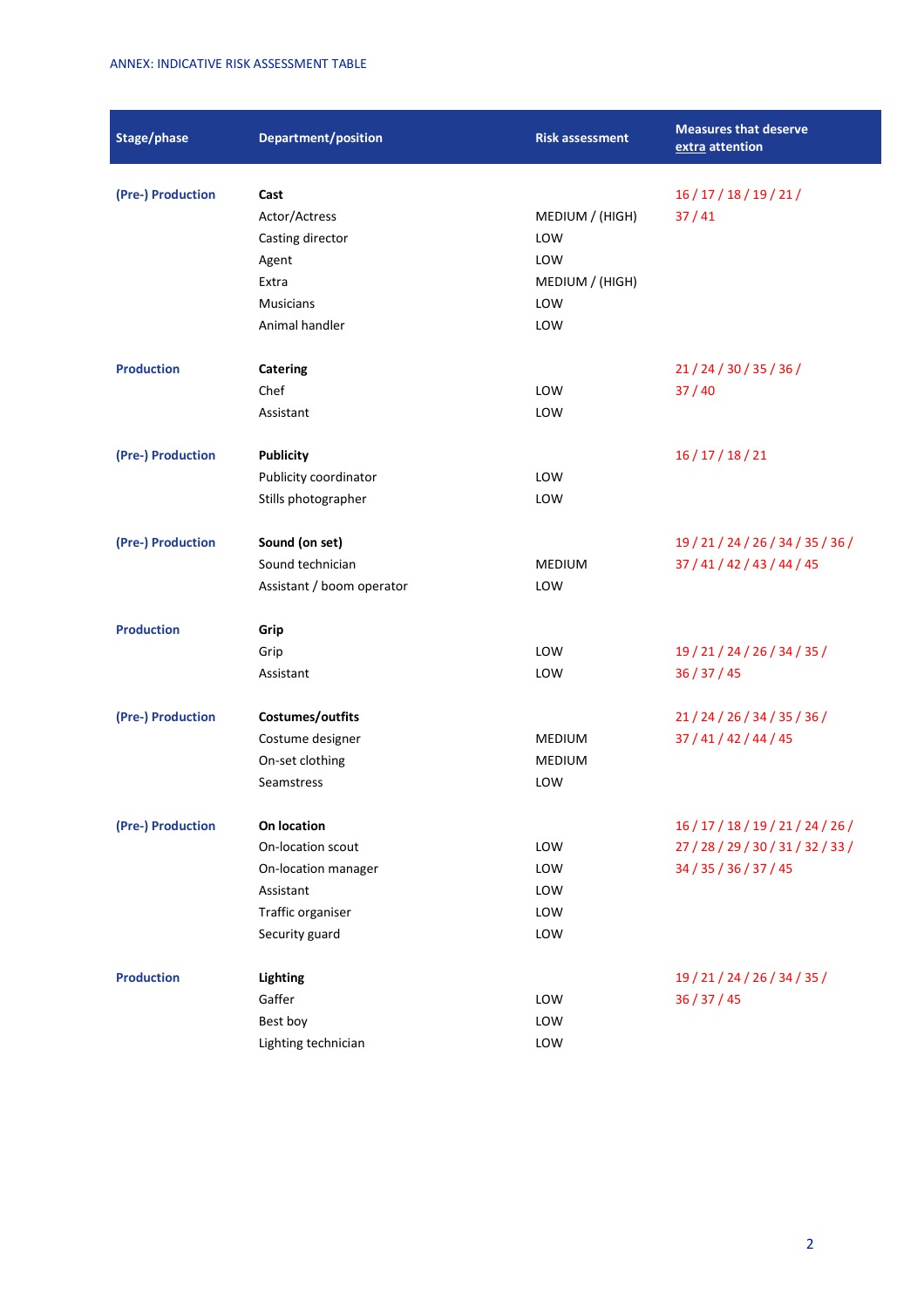| Stage/phase       | <b>Department/position</b>                      | <b>Risk assessment</b> | <b>Measures that deserve</b><br>extra attention     |
|-------------------|-------------------------------------------------|------------------------|-----------------------------------------------------|
| <b>Production</b> | Make-up                                         |                        | 21/24/26/35/36/37/                                  |
|                   | Key make-up                                     | <b>MEDIUM</b>          | 41/42/44/45                                         |
|                   | Hair                                            | <b>MEDIUM</b>          |                                                     |
|                   | Special make-up                                 | <b>MEDIUM</b>          |                                                     |
|                   | Make-up assistant                               | <b>MEDIUM</b>          |                                                     |
| (Pre-) Production | <b>Directing</b>                                |                        | 16/17/18/19/21/23/                                  |
|                   | Director (1st AD)                               | LOW                    | 24 / 25 / 26 / 27 / 32 / 35 /                       |
|                   | 2nd AD                                          | LOW                    | 36 / 37 / 38                                        |
|                   | 3rd AD                                          | LOW                    |                                                     |
|                   | Child supervisor                                | <b>MEDIUM</b>          |                                                     |
|                   | Extras supervisor                               | LOW                    |                                                     |
|                   |                                                 |                        |                                                     |
| (Pre-) Production | Production<br>Producer                          |                        | 16/17/18/19/21/22/<br>25 / 26 / 27 / 32 / 36 / 37 / |
|                   |                                                 | LOW                    |                                                     |
|                   | Executive producer                              | LOW                    | 38/39                                               |
|                   | Production secretary                            | LOW                    |                                                     |
|                   | Legal professional                              | LOW                    |                                                     |
|                   | Executive producer                              | LOW                    |                                                     |
|                   | Production manager                              | LOW                    |                                                     |
|                   | Assistant production manager                    | LOW                    |                                                     |
|                   | Transport coordinator                           | LOW                    |                                                     |
|                   | Housing coordinator                             | LOW                    |                                                     |
|                   | Budget controller                               | LOW                    |                                                     |
|                   | Accountant                                      | LOW                    |                                                     |
|                   | Assistant                                       | LOW                    |                                                     |
|                   | Runner / PA                                     | LOW                    |                                                     |
|                   | Health & Safety Officer                         | LOW                    |                                                     |
|                   | Researcher                                      | LOW                    |                                                     |
| (Pre-) Production | <b>Production design</b>                        |                        | 16/17/18/19/21/23/                                  |
|                   | Production designer                             | LOW                    | 24 / 26 / 34 / 35 / 36 / 37 /                       |
|                   | Set dresser                                     | LOW                    | 45                                                  |
|                   | Stage designer / painter                        | LOW                    |                                                     |
|                   | Property manager                                | LOW                    |                                                     |
|                   | Assistant                                       | LOW                    |                                                     |
|                   | Prop runner                                     | LOW                    |                                                     |
|                   | Picture vehicle coordinator                     | LOW                    |                                                     |
| (Pre-) Production | <b>Editing</b>                                  |                        | 16 / 17 / 18 / 19 / 21                              |
|                   | Editor                                          | LOW                    |                                                     |
| (Pre-) Production | <b>Coverage/ENG (Electronic News Gathering)</b> |                        | 16 / 17 / 21 / 24 / 34 / 35 /                       |
|                   | Coverage/ENG                                    | LOW                    | 36 / 37 / 45                                        |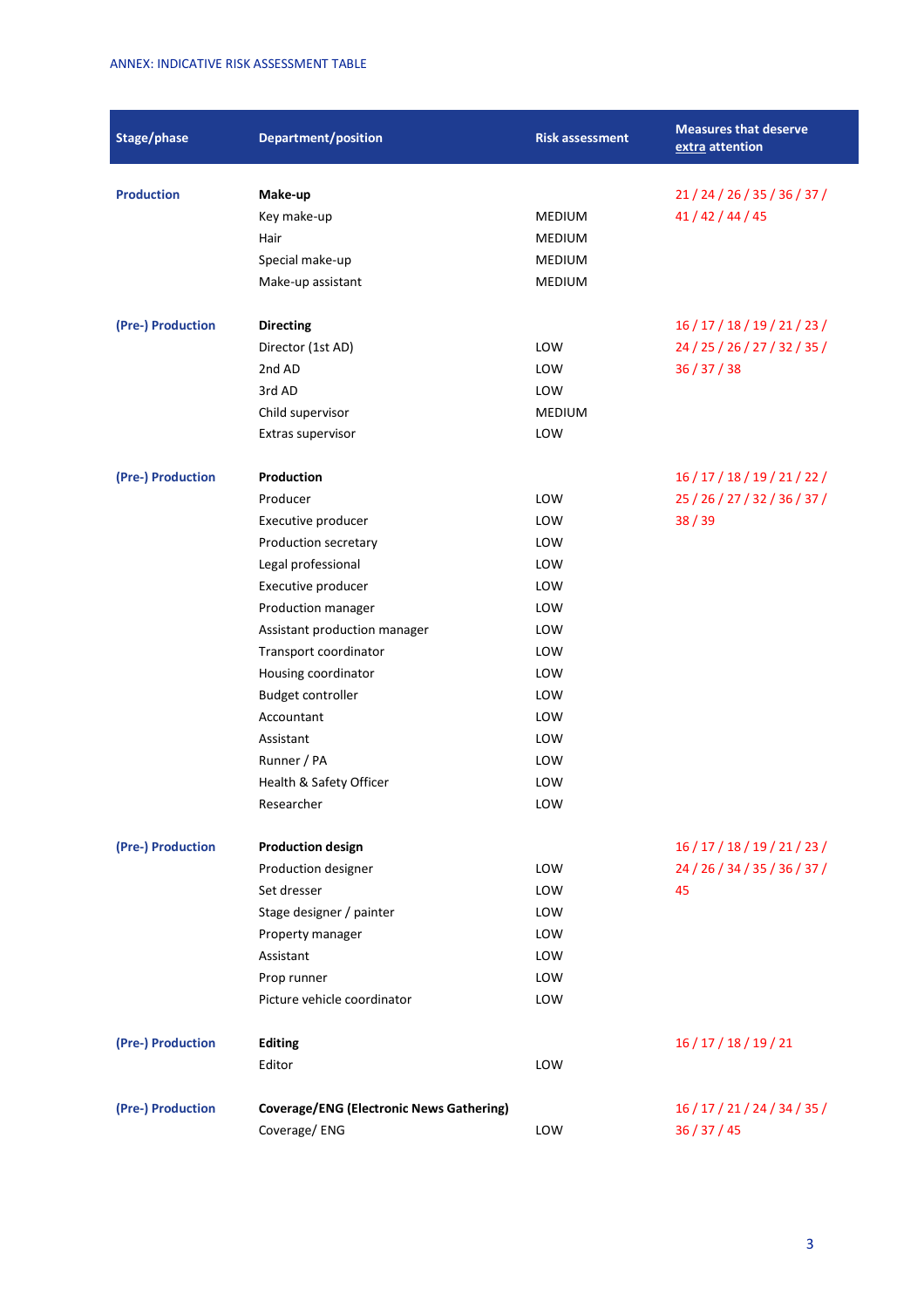| Stage/phase       | <b>Department/position</b>    | <b>Risk assessment</b> | <b>Measures that deserve</b><br>extra attention |
|-------------------|-------------------------------|------------------------|-------------------------------------------------|
| <b>Production</b> | <b>Production (studio) I</b>  |                        | 17 / 19 / 21 / 24 / 26 / 34 /                   |
|                   | Autocue operator              | LOW                    | 35 / 36 / 37 / 40 / 45                          |
|                   | Hostess                       | LOW                    |                                                 |
|                   | Warm-up act                   | LOW                    |                                                 |
|                   | Cable assistant camera        | LOW                    |                                                 |
|                   | Sound assistant               | LOW                    |                                                 |
|                   | Audience supervisor           | LOW                    |                                                 |
|                   | Security                      | LOW                    |                                                 |
| <b>Production</b> | <b>Production (studio) II</b> |                        | 16 / 17 / 18 / 19 / 21 / 37 / 41                |
|                   | Participants/candidates       | <b>MEDIUM</b>          |                                                 |
|                   | Presenters                    | <b>MEDIUM</b>          |                                                 |
|                   | Acts/artists                  | <b>MEDIUM</b>          |                                                 |
|                   | Jury members                  | LOW                    |                                                 |
|                   | Audience                      | LOW                    |                                                 |
| <b>Production</b> | <b>Direction</b>              |                        | 16 / 17 / 18 / 19 / 21 / 37                     |
|                   | Director                      | LOW                    |                                                 |
|                   | Dialect coach                 | LOW                    |                                                 |
|                   | Choreographer                 | LOW                    |                                                 |
|                   | Director's assistant          | LOW                    |                                                 |
|                   | Script continuity             | LOW                    |                                                 |
| <b>Production</b> | <b>Stunts</b>                 |                        | 19 / 21 / 34 / 35 / 36 / 37 /                   |
|                   | Stunt coordinator             | <b>MEDIUM</b>          | 42/44/45                                        |
|                   | Stunt double                  | MEDIUM / (HIGH)        |                                                 |
|                   | Stunt player                  | <b>MEDIUM</b>          |                                                 |
| <b>Production</b> | <b>Special effects</b>        |                        | 19 / 21 / 34 / 35 / 36 / 37 /                   |
|                   | Supervisor                    | MEDIUM                 | 42/44/45                                        |
|                   | Assistant                     | LOW                    |                                                 |
|                   | Armourer/Weapon handler       | MEDIUM                 |                                                 |
| <b>Production</b> | On set VFX                    |                        | 16 / 17 / 18 / 19 / 21 / 36 / 37                |
|                   | On set VFX supervisor         | MEDIUM                 |                                                 |